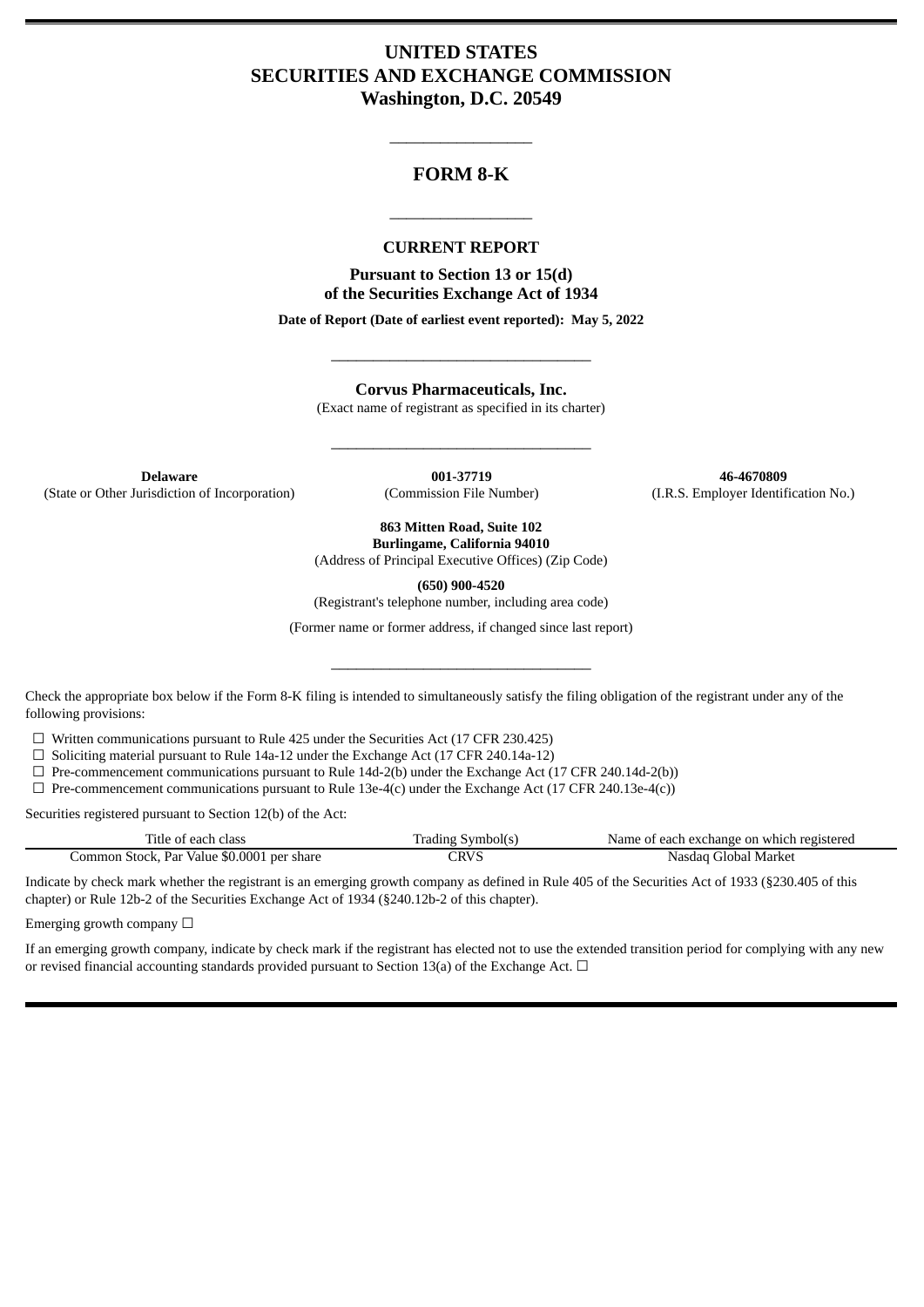#### **Item 2.02. Results of Operations and Financial Condition.**

On May 5, 2022, Corvus Pharmaceuticals, Inc. issued a press release regarding, among other matters, its financial results for the first quarter ended March 31, 2022 and its financial position as of March 31, 2022, and provided a business update. A copy of the press release is furnished as Exhibit 99.1 to this Form 8-K.

The information in this Item 2.02 of this Form 8-K and the Exhibit 99.1 attached hereto shall not be deemed "filed" for purposes of Section 18 of the Securities Exchange Act of 1934, as amended (the "Exchange Act"), or otherwise subject to the liabilities of that Section, or incorporated by reference in any filing under the Securities Act of 1933, as amended, or the Exchange Act, except as shall be expressly set forth by specific reference in such a filing.

#### **Item 9.01. Financial Statements and Exhibits.**

| Exhibit No. | <b>Description</b>                                                          |
|-------------|-----------------------------------------------------------------------------|
| 99.1        | <u>Press release of Corvus Pharmaceuticals, Inc. dated May 5, 2022.</u>     |
| 104         | Cover Page Interactive Data File (embedded within the Inline XBRL document) |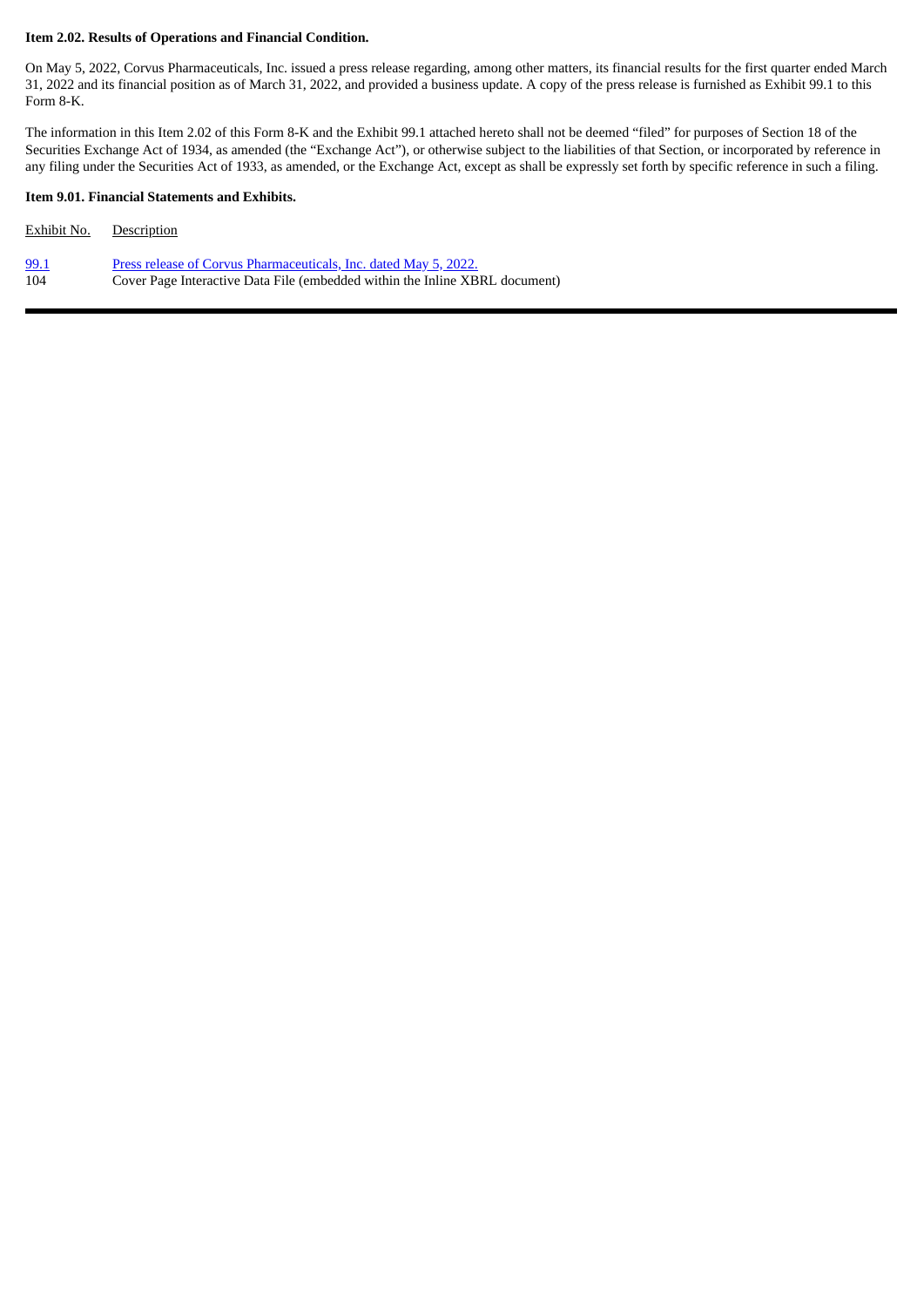#### **SIGNATURE**

Pursuant to the requirements of the Securities Exchange Act of 1934, the registrant has duly caused this report to be signed on its behalf by the undersigned hereunto duly authorized.

#### **Corvus Pharmaceuticals, Inc.**

Date: May 5, 2022 By: /s/ Leiv Lea Leiv Lea Chief Financial Officer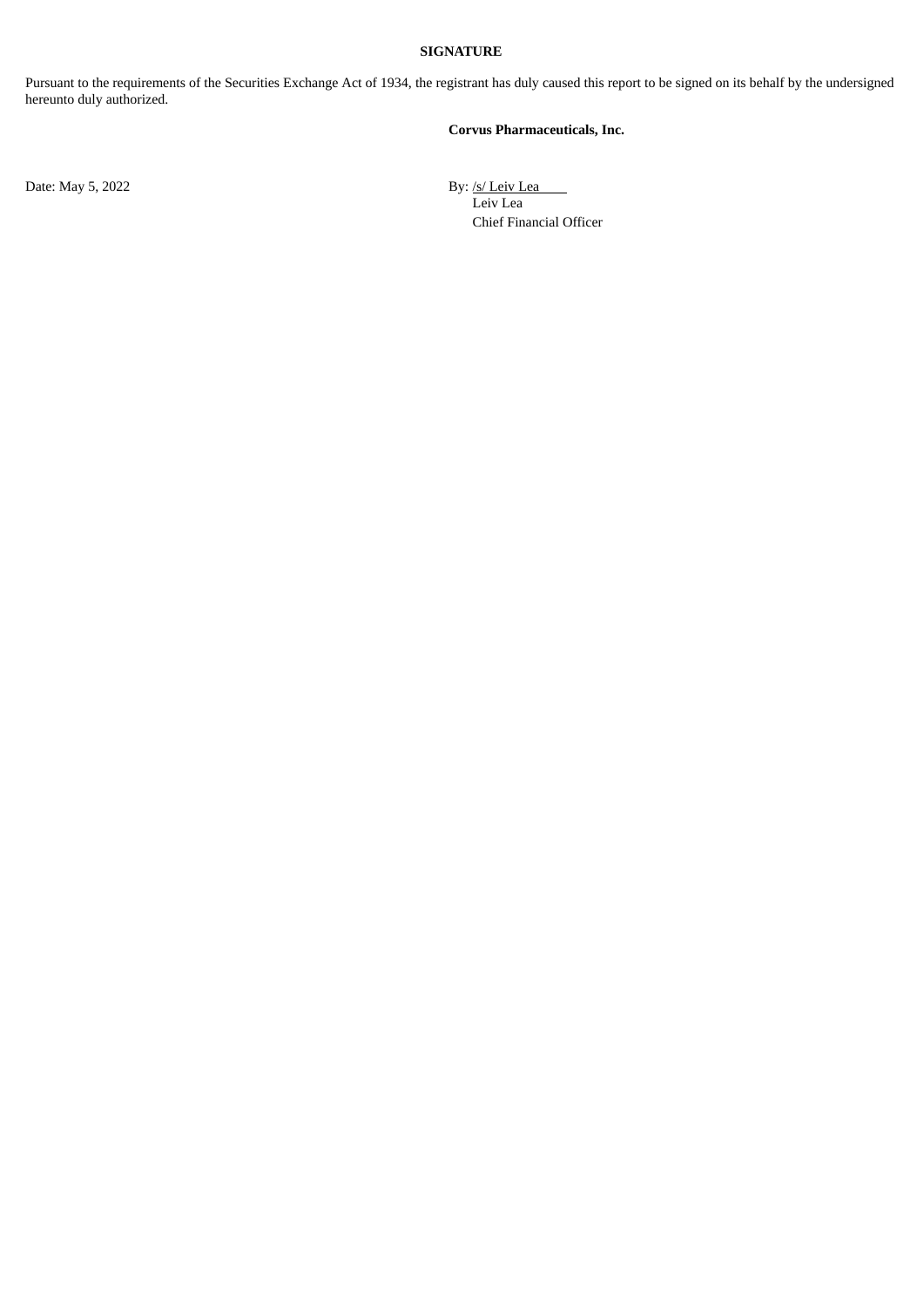## <span id="page-3-0"></span>**Corvus Pharmaceuticals Provides Business Update and Reports First Quarter 2022 Financial Results**

#### **Corvus to Host R & D Symposium on May 10**

BURLINGAME, Calif., May 05, 2022 (GLOBE NEWSWIRE) -- Corvus Pharmaceuticals, Inc. (Corvus or the Company) (Nasdaq: CRVS), a clinical-stage biopharmaceutical company, today provided a business update and reported financial results for the quarter ended March 31, 2022.

"We are advancing our three clinical product candidates according to a clear strategy focused on the interaction of tumors with the immune system," said Richard A. Miller, M.D., co-founder, president and chief executive officer of Corvus. "Our product candidates have demonstrated enhanced immune responses to a wide range of solid and hematologic cancers and are designed to act alone or in combinations. We are a leader in the modulation of CD73 and adenosine to affect tumor immunity, with mid-tolate stage clinical trials for mupadolimab and ciforadenant on track for initiation later this year. In addition, we have demonstrated encouraging potential of our ITK inhibitor on T cell differentiation, raising important new potential applications in cancer and autoimmune diseases."

#### **2022 Key Areas of Focus**

Corvus is advancing three clinical programs in 2022, including plans for a Phase 2 study for mupadolimab in front-line non-small cell lung cancer (NSCLC), a Phase 1b/2 study for ciforadenant in front-line renal cell cancer (RCC), and the ongoing Phase 1/1b study for CPI-818 in T-cell lymphoma.

The Company will host an R&D Symposium on Tuesday, May 10, 2022 to provide an update on these clinical programs. The event will take place in New York City from 9:00 – 11:30 am Eastern Time. A webcast of the event will be available on the Corvus website at www.corvuspharma.com.

## **Mupadolimab (anti-CD73)**

- The Company continues to enroll its two Phase 1b/2 clinical trial expansion cohorts of patients with (1) head and neck cancers that have failed previous treatment with anti-PD-1 therapy and chemotherapy and (2) relapsed refractory NSCLC who have failed previous treatment with anti-PD(L)-1 therapy and chemotherapy. Up to 15 patients will be enrolled in each expansion cohort and treated with the combination of mupadolimab and pembrolizumab.
- The Company plans to initiate a randomized Phase 2 clinical trial evaluating mupadolimab as a front-line therapy for the treatment of patients with advanced NSCLC later this year. The randomized, blinded clinical trial will compare standard chemotherapy plus pembrolizumab (anti-PDL-1) with or without mupadolimab. The Company intends to enroll approximately 150 patients with any tumor PDL-1 expression in the clinical trial, potentially addressing a large patient population. The primary endpoint for the study will be progression free survival and secondary endpoints will evaluate objective response rate and overall survival.

## **Ciforadenant (adenosine 2a receptor antagonist)**

The Company plans to collaborate with the Kidney Cancer Clinical Trials Consortium to initiate an open-label Phase 2 clinical trial evaluating ciforadenant as a first-line therapy for metastatic RCC in combination with ipilimumab (anti-CTLA-4) and nivolumab (anti-PD-1). The clinical trial, which is anticipated to be initiated in the third quarter 2022, will enroll up to 60 patients and is intended to evaluate the potential for ciforadenant to generate increased complete responses and deep responses in the front-line setting. The Kidney Cancer Clinical Trials Consortium is comprised of a group of leading cancer centers in the United States led by investigators at MD Anderson. The trial design is based on Corvus' preclinical research published in 2018 in Cancer Immunology Research that demonstrated impressive antitumor control and cures in several animal models using ciforadenant in combination with anti-CTLA4 and anti-PD1.

## **CPI-818 (selective ITK inhibitor)**

Corvus and its partner in China, Angel Pharmaceuticals, are enrolling patients with relapsed T cell lymphomas in Phase 1/1b trial evaluating single agent therapy with CPI-818. Angel Pharmaceuticals is responsible for all expenses related to conducting the clinical trial in China. Monitoring of immune modulation of normal T cells as well as safety and anti-tumor activity are being assessed in the clinical trial, with data expected later this year. Based on interim results observed in patients with peripheral T cell lymphoma (PTCL) in these Phase 1/1b clinical trials, the Company believes such results could provide the foundation for a potential global phase 2 clinical trial in advanced PTCL.

#### **Financial Results**

As of March 31, 2022, Corvus had cash, cash equivalents and marketable securities totaling \$62.9 million. This compared to cash, cash equivalents and marketable securities of \$69.5 million as of December 31, 2021.

Research and development expenses for the three months ended March 31, 2022 totaled \$5.1 million compared to \$8.2 million for the same period in 2021. The decrease of \$3.1 million was primarily due to lower outside clinical trial and personnel costs.

The net loss for the three months ended March 31, 2022 was \$8.3 million compared to a net loss of \$11.6 million for the same period in 2021. Total stock compensation expense for the three months ended March 31, 2022 was \$0.7 million compared to \$1.2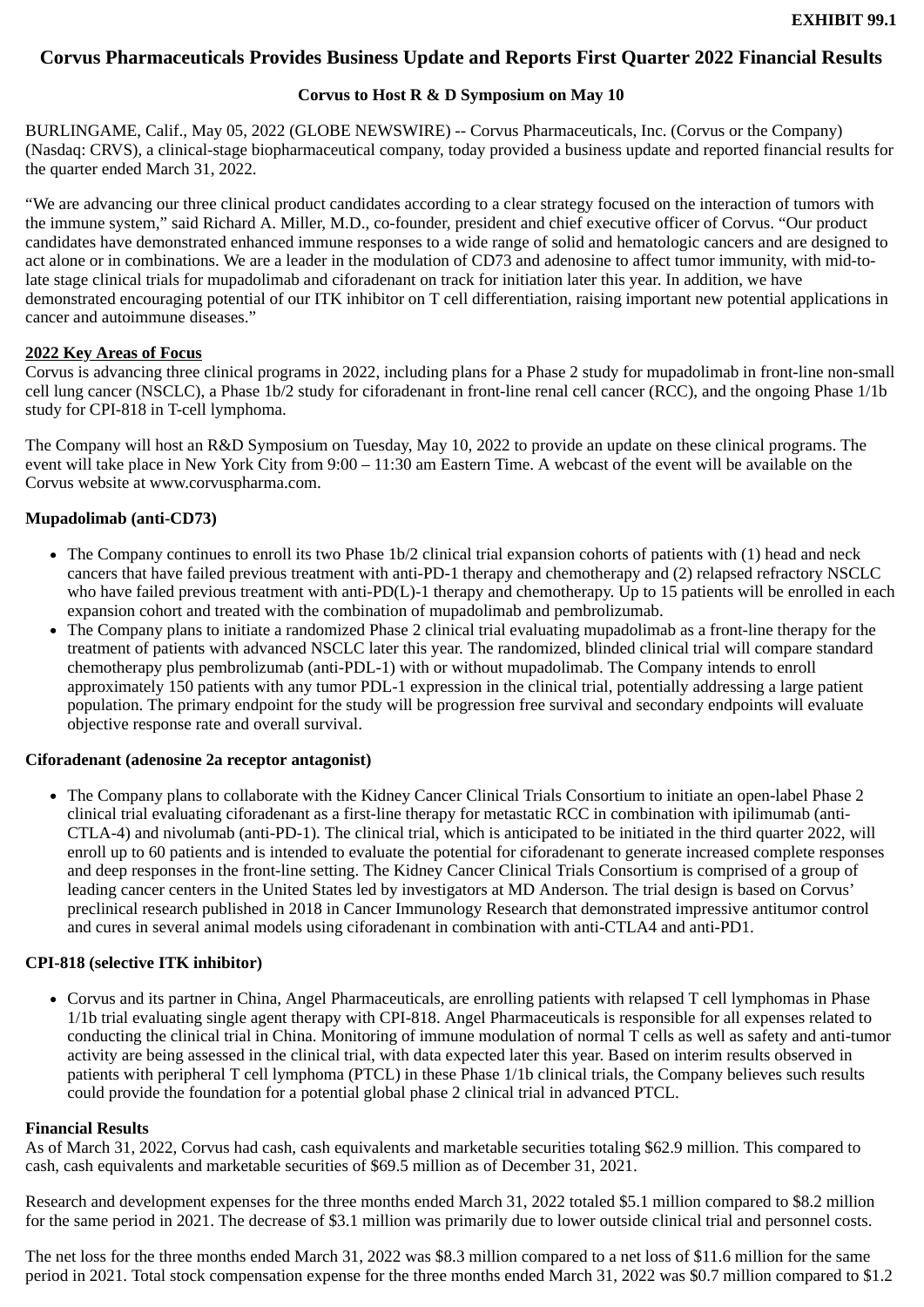million for the same period in 2021 and the non-cash loss from our equity method investment in Angel Pharmaceuticals was \$1.0 million for the three months ended March 31, 2022 compared to \$0.1 million in the same period in 2021.

## **About Corvus Pharmaceuticals**

Corvus Pharmaceuticals is a clinical-stage biopharmaceutical company. Corvus' lead product candidate is mupadolimab (CPI-006), a humanized monoclonal antibody directed against CD73 that has exhibited immunomodulatory activity and activation of immune cells in preclinical and clinical studies. The Company's second clinical program, CPI-818, is an investigational, oral, small molecule drug that selectively inhibited ITK in preclinical studies and is in a multicenter Phase 1/1b clinical trial in patients with several types of T-cell lymphomas. Its third clinical program, ciforadenant (CPI-444), is an oral, small molecule inhibitor of the A2A receptor. For more information, visit www.corvuspharma.com.

## **About Mupadolimab**

Mupadolimab (CPI-006) is an investigational, potent humanized monoclonal antibody that is designed to react with a specific site on CD73. In preclinical studies, it has demonstrated immunomodulatory activity resulting in activation of lymphocytes, induction of antibody production from B cells and effects on lymphocyte trafficking. While there are other anti-CD73 antibodies and small molecules in development for treatment of cancer, such agents react with a different region of CD73. Mupadolimab is designed to react with a region of the molecule that acts to stimulate B cells and block production of immunosuppressive adenosine. Mupadolimab is being studied in combination with pembrolizumab in a Phase 1b/2 clinical trial in patients with advanced head and neck cancers and in patients with NSCLC that have failed chemotherapy and anti-PD(L)1 therapy. It is postulated that the activation of B cells will enhance immunity within the tumors of these patients, leading to improved clinical outcomes.

## **About CPI-818**

CPI-818 is an investigational small molecule drug given orally that has selectively inhibited ITK (interleukin-2-inducible T-cell kinase) in preclinical studies. It was designed to possess dual properties: to block malignant T-cell growth and to modulate immune responses. ITK, an enzyme, is expressed predominantly in T-cells and plays a role in T-cell and natural killer (NK) cell lymphomas and leukemias, as well as in normal immune function. Interference with ITK signaling can modulate immune responses to various antigens. The Company believes the inhibition of specific molecular targets in T-cells may be of therapeutic benefit for patients with T-cell lymphomas and leukemias and in patients with autoimmune diseases. The Company is conducting a Phase 1/1b trial in patients with refractory T-cell lymphomas that was designed to select the optimal dose of CPI-818 and evaluate its safety, PK, target occupancy, biomarkers and efficacy. Interim data from the Phase 1/1b clinical trial of CPI-818 for T cell lymphoma demonstrated tumor responses in very advanced, refractory, difficult to treat T cell malignancies.

## **About Ciforadenant**

Ciforadenant (CPI-444) is an investigational small molecule, oral, checkpoint inhibitor designed to disable a tumor's ability to subvert attack by the immune system by blocking the binding of adenosine in the tumor microenvironment to the A2A receptor. Adenosine, a metabolite of ATP (adenosine tri-phosphate), is produced within the tumor microenvironment where it may bind to the adenosine A2A receptor present on immune cells and block their activity.

## **About Angel Pharmaceuticals**

Angel Pharmaceuticals is a privately held biopharmaceutical company developing a pipeline of precisely targeted investigational medicines for cancer, autoimmune, infectious and other serious diseases in China. Angel Pharmaceuticals was launched through a collaboration with U.S.-based Corvus Pharmaceuticals and investments from investors in China. Angel Pharmaceuticals licensed the rights to develop and commercialize Corvus' three clinical-stage candidates – mupadolimab, CPI-818 and ciforadenant – in greater China and obtained global rights to Corvus' BTK inhibitor preclinical programs. Under the collaboration, Corvus currently has a 49.7% equity stake in Angel Pharmaceuticals excluding 7% of Angel's equity reserved for issuance under the Angel ESOP, and Corvus has designated three individuals on Angel's five-person Board of Directors. For more information, visit www.angelpharma.com.

## **Forward-Looking Statements**

This press release contains forward-looking statements, including statements related to the potential safety and efficacy of mupadolimab, CPI-818 and ciforadenant; the Company's ability and Angel Pharmaceutical's ability, as well as the timing thereof, to develop and advance product candidates into and successfully complete preclinical studies and clinical trials, including the Company's planned Phase 2 clinical trial of mupadolimab, the Company and Angel's Phase 1/1b clinical trials of CPI-818 as well as a potential global phase 2 study clinical trial in advanced PTCL and the Company's plan to initiate a Phase 2 clinical trial with ciforadenant in collaboration with the Kidney Cancer Clinical Trials Consortium; the timing of the availability and announcement of clinical data and certain other product development milestones, including the timing of initial results in the Phase 1b/2 clinical trial for CPI-818; and the expected trial design and number of patients enrolled in the Company's upcoming planned clinical trials. All statements other than statements of historical fact contained in this press release are forward-looking statements. These statements often include words such as "believe," "expect," "anticipate," "intend," "plan," "estimate," "seek," "will," "may" or similar expressions. Forward-looking statements are subject to a number of risks and uncertainties, many of which involve factors or circumstances that are beyond the Company's control. The Company's actual results could differ materially from those stated or implied in forward-looking statements due to a number of factors, including but not limited to, risks detailed in the Company's Quarterly Report on Form 10-Q for the quarter ended March 31, 2022, filed with the Securities and Exchange Commission on or about the date hereof, as well as other documents that may be filed by the Company from time to time with the Securities and Exchange Commission. In particular, the following factors, among others, could cause results to differ materially from those expressed or implied by such forward-looking statements: the Company's ability to demonstrate sufficient evidence of efficacy and safety in its clinical trials of mupadolimab, CPI-818 and ciforadenant; the accuracy of the Company's estimates relating to its ability to initiate and/or complete preclinical studies and clinical trials; the results of preclinical studies may not be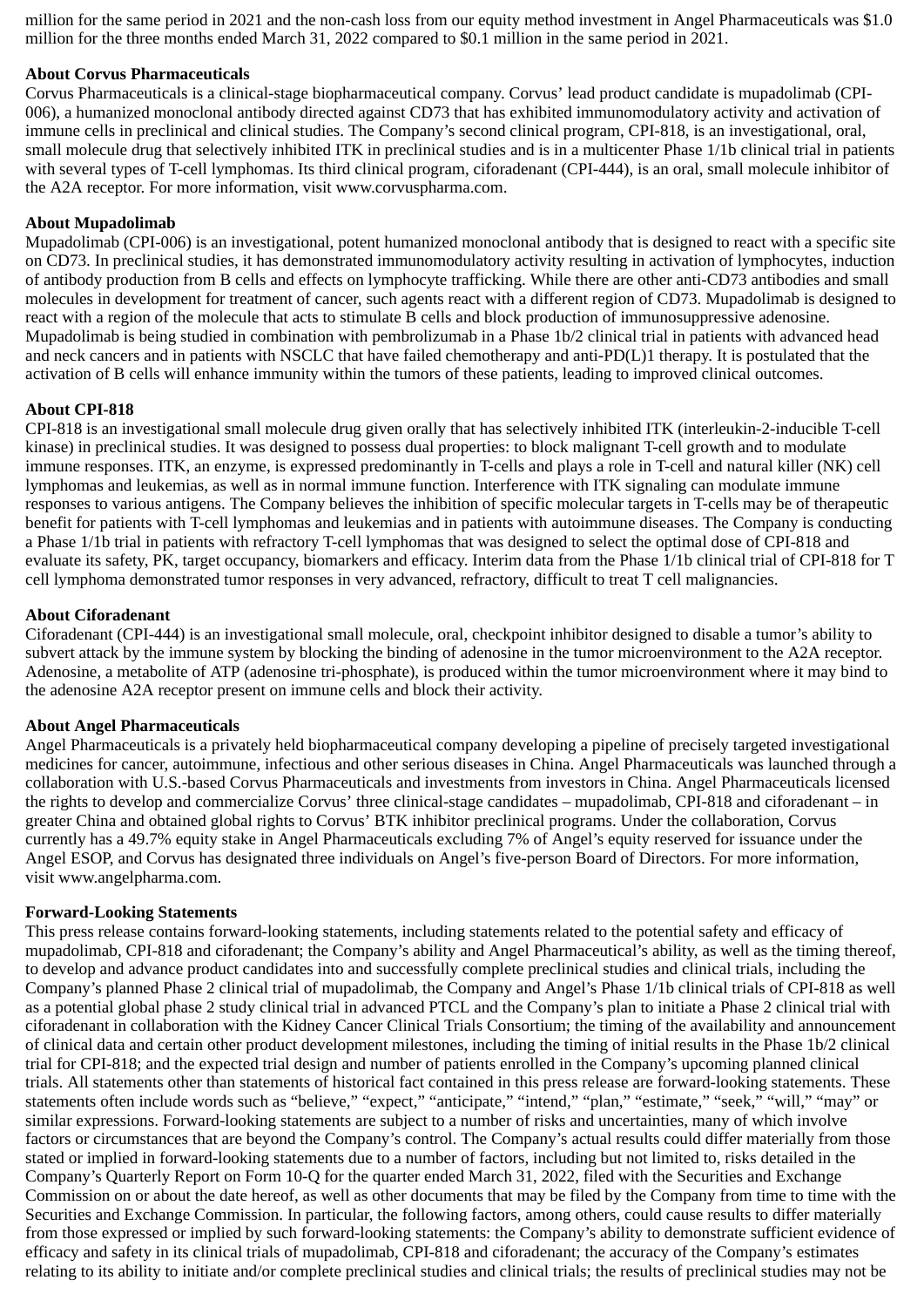predictive of future results; the unpredictability of the regulatory process; regulatory developments in the United States, and other foreign countries; regulatory developments in the United States, and other foreign countries; the costs of clinical trials may exceed expectations; and the Company's ability to raise additional capital. Although the Company believes that the expectations reflected in the forward-looking statements are reasonable, it cannot guarantee that the events and circumstances reflected in the forward-looking statements will be achieved or occur, and the timing of events and circumstances and actual results could differ materially from those projected in the forward-looking statements. Accordingly, you should not place undue reliance on these forward-looking statements. All such statements speak only as of the date made, and the Company undertakes no obligation to update or revise publicly any forward-looking statements, whether as a result of new information, future events or otherwise. The Company's results for the quarter ended March 31, 2022 are not necessarily indicative of its operating results for any future periods.

# **CORVUS PHARMACEUTICALS, INC. CONDENSED CONSOLIDATED STATEMENTS OF OPERATIONS**

(in thousands, except share and per share data)

|                                                                       | <b>Three Months Ended March 31,</b> |            |      |            |
|-----------------------------------------------------------------------|-------------------------------------|------------|------|------------|
|                                                                       | 2022                                |            | 2021 |            |
|                                                                       | (unaudited)                         |            |      |            |
| Operating expenses:                                                   |                                     |            |      |            |
| Research and development                                              | \$                                  | $5,100$ \$ |      | 8,230      |
| General and administrative                                            |                                     | 2,313      |      | 3,253      |
| Total operating expenses                                              |                                     | 7,413      |      | 11,483     |
| Loss from operations                                                  |                                     | (7, 413)   |      | (11, 483)  |
| Interest income and other expense, net                                |                                     | 11         |      | З          |
| Sublease income - related party                                       |                                     | 146        |      |            |
| Loss from equity method investment                                    |                                     | (1,041)    |      | (100)      |
| Net (loss) income                                                     |                                     | (8,297)    |      | (11, 580)  |
| Net (loss) income per share, basic and diluted                        |                                     | (0.18)     |      | (0.34)     |
| Shares used to compute net (loss) income per share, basic and diluted |                                     | 46,553,511 |      | 34,515,116 |

# **CORVUS PHARMACEUTICALS, INC. CONDENSED CONSOLIDATED BALANCE SHEETS**

(in thousands)

|                                                                |             | March 31,<br>2021 |      | December 31,<br>2021 |  |
|----------------------------------------------------------------|-------------|-------------------|------|----------------------|--|
|                                                                | (unaudited) |                   |      |                      |  |
| Assets                                                         |             |                   |      |                      |  |
| Cash, cash equivalents and marketable securities               | \$          | 62,944            | -\$  | 69,451               |  |
| Operating lease right-of-use asset                             |             | 2,952             |      | 3,190                |  |
| Other assets                                                   |             | 2,023             |      | 2,548                |  |
| <b>Investment in Angel Pharmaceuticals</b>                     |             | 33,371            |      | 34,266               |  |
| Total assets                                                   |             | 101,290           |      | 109,455              |  |
| Liabilities and stockholders' equity                           |             |                   |      |                      |  |
| Accounts payable and accrued liabilities and other liabilities | \$          | 8,175             | - \$ | 8,646                |  |
| Operating lease liability                                      |             | 3,393             |      | 3,647                |  |
| Stockholders' equity                                           |             | 89,722            |      | 97,162               |  |
| Total liabilities and stockholders' equity                     |             | 101,290           |      | 109,455              |  |

# **INVESTOR CONTACT:**

Leiv Lea Chief Financial Officer Corvus Pharmaceuticals, Inc. +1-650-900-4522 llea@corvuspharma.com